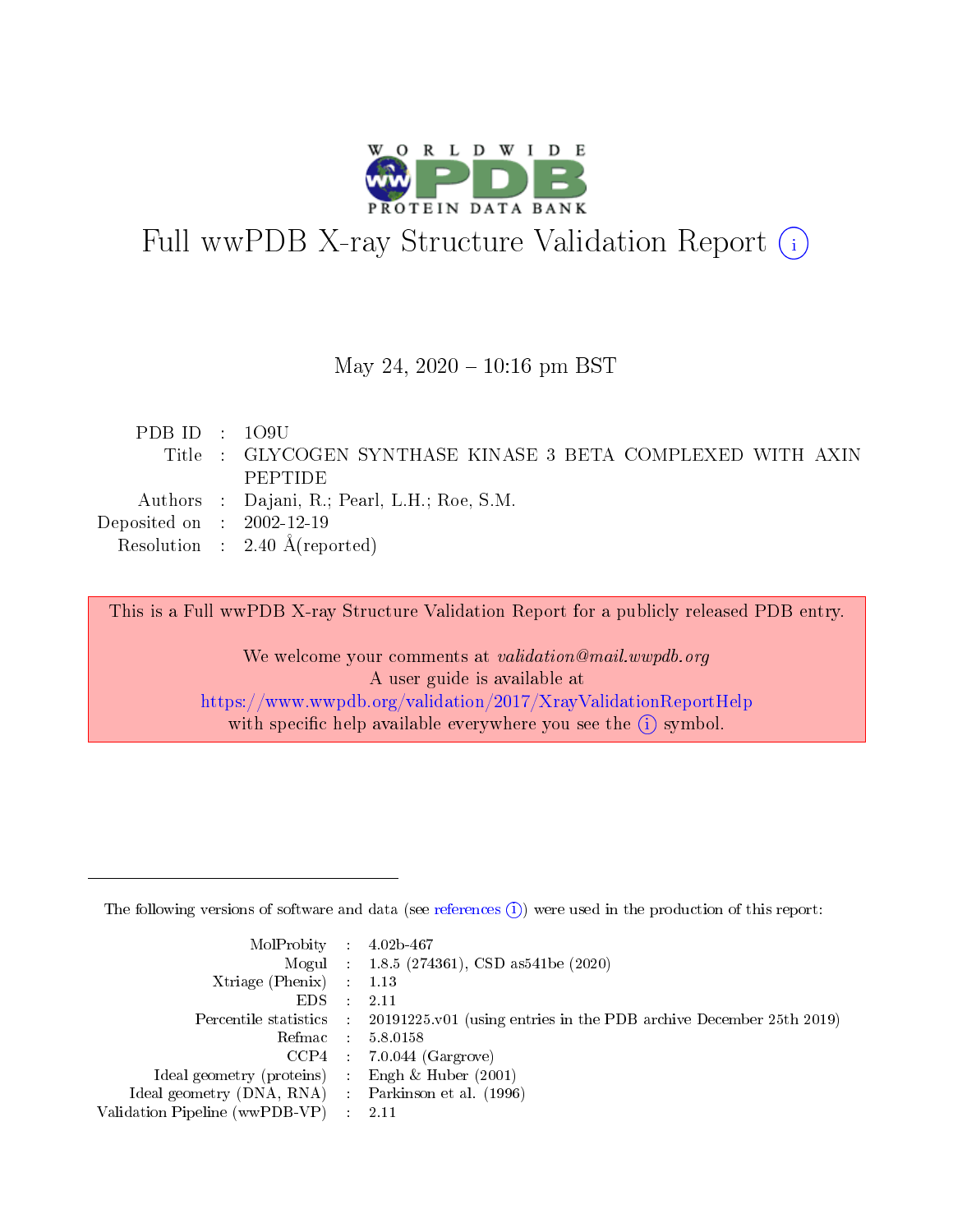# 1 [O](https://www.wwpdb.org/validation/2017/XrayValidationReportHelp#overall_quality)verall quality at a glance  $(i)$

The following experimental techniques were used to determine the structure: X-RAY DIFFRACTION

The reported resolution of this entry is 2.40 Å.

Percentile scores (ranging between 0-100) for global validation metrics of the entry are shown in the following graphic. The table shows the number of entries on which the scores are based.



| Metric                | Whole archive          | Similar resolution                                        |
|-----------------------|------------------------|-----------------------------------------------------------|
|                       | $(\#\mathrm{Entries})$ | $(\#\text{Entries}, \text{resolution range}(\text{\AA}))$ |
| Clashscore            | 141614                 | $4398(2.40-2.40)$                                         |
| Ramachandran outliers | 138981                 | $4318(2.40-2.40)$                                         |
| Sidechain outliers    | 138945                 | $4319(2.40-2.40)$                                         |
| RSRZ outliers         | 127900                 | $3811 (2.40 - 2.40)$                                      |

The table below summarises the geometric issues observed across the polymeric chains and their fit to the electron density. The red, orange, yellow and green segments on the lower bar indicate the fraction of residues that contain outliers for  $\geq=3$ , 2, 1 and 0 types of geometric quality criteria respectively. A grey segment represents the fraction of residues that are not modelled. The numeric value for each fraction is indicated below the corresponding segment, with a dot representing fractions  $\epsilon = 5\%$  The upper red bar (where present) indicates the fraction of residues that have poor fit to the electron density. The numeric value is given above the bar.

| Mol | $Chain$ Length | Quality of chain |     |  |
|-----|----------------|------------------|-----|--|
|     | 350            | 9%<br>75%        | 22% |  |
|     | 18             | 11%<br>78%       | 22% |  |

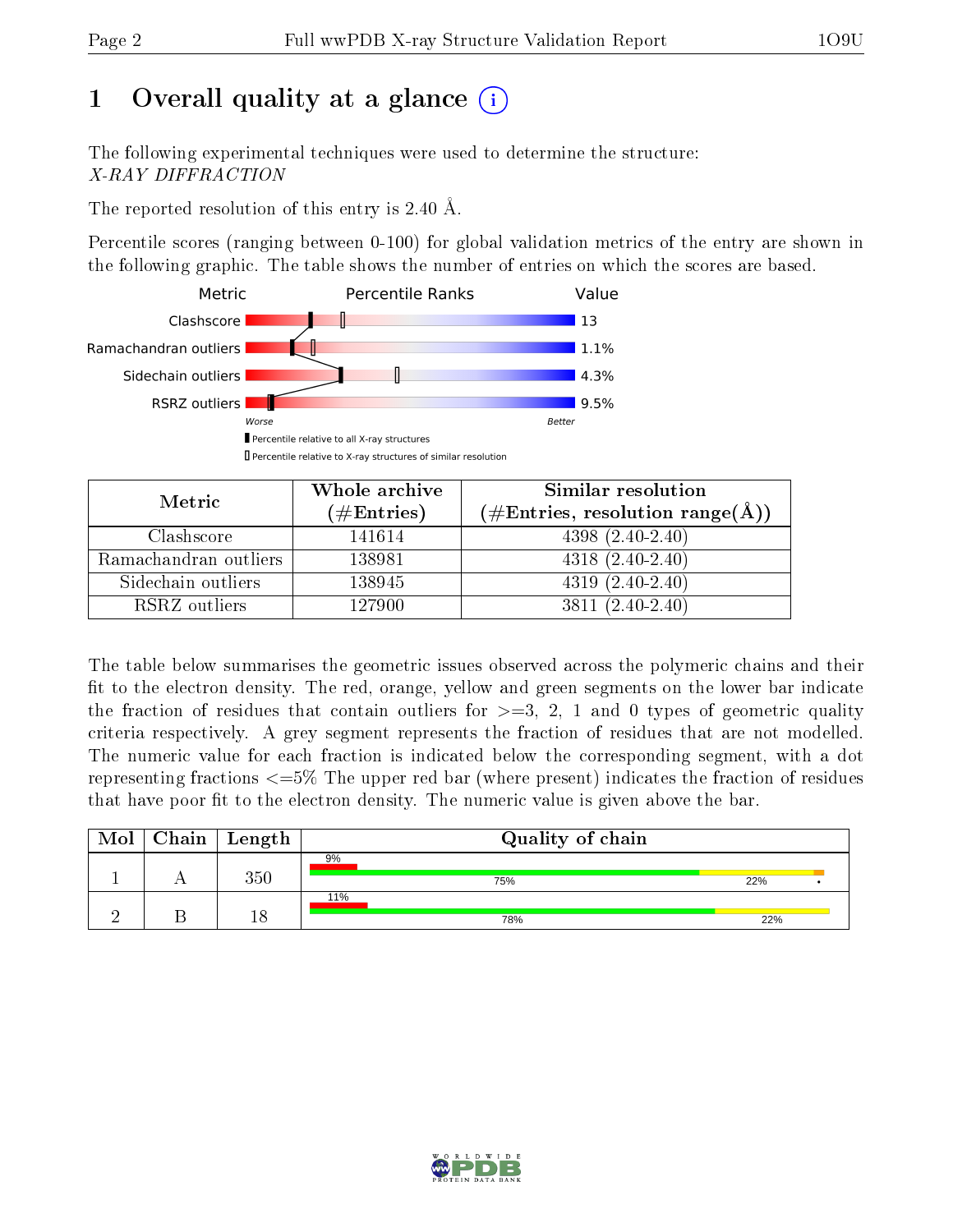# 2 Entry composition (i)

There are 4 unique types of molecules in this entry. The entry contains 3086 atoms, of which 0 are hydrogens and 0 are deuteriums.

In the tables below, the ZeroOcc column contains the number of atoms modelled with zero occupancy, the AltConf column contains the number of residues with at least one atom in alternate conformation and the Trace column contains the number of residues modelled with at most 2 atoms.

Molecule 1 is a protein called GLYCOGEN SYNTHASE KINASE-3 BETA.

| Mol | $_{\rm Chain}$ | Residues | Atoms         |      |       |     |  | $\text{ZeroOcc}$   AltConf   Trace |  |  |
|-----|----------------|----------|---------------|------|-------|-----|--|------------------------------------|--|--|
|     | . .            | 350      | Total<br>2791 | 1794 | - 477 | 508 |  |                                    |  |  |

There is a discrepancy between the modelled and reference sequences:

|     |     |     |          | Chain   Residue   Modelled   Actual   Comment   Reference |
|-----|-----|-----|----------|-----------------------------------------------------------|
| 350 | LEL | НIS | conflict | UNP P49841                                                |

• Molecule 2 is a protein called AXIN PEPTIDE.

| Mol | Chain   Residues | Atoms   |  |          |  | $\rm ZeroOcc \mid AltConf \mid Trace$ |  |
|-----|------------------|---------|--|----------|--|---------------------------------------|--|
|     |                  | Total C |  | 96 26 29 |  |                                       |  |

• Molecule 3 is 9-METHYL-9H-PURIN-6-AMINE (three-letter code: ADZ) (formula:  $C_6H_7N_5$ .



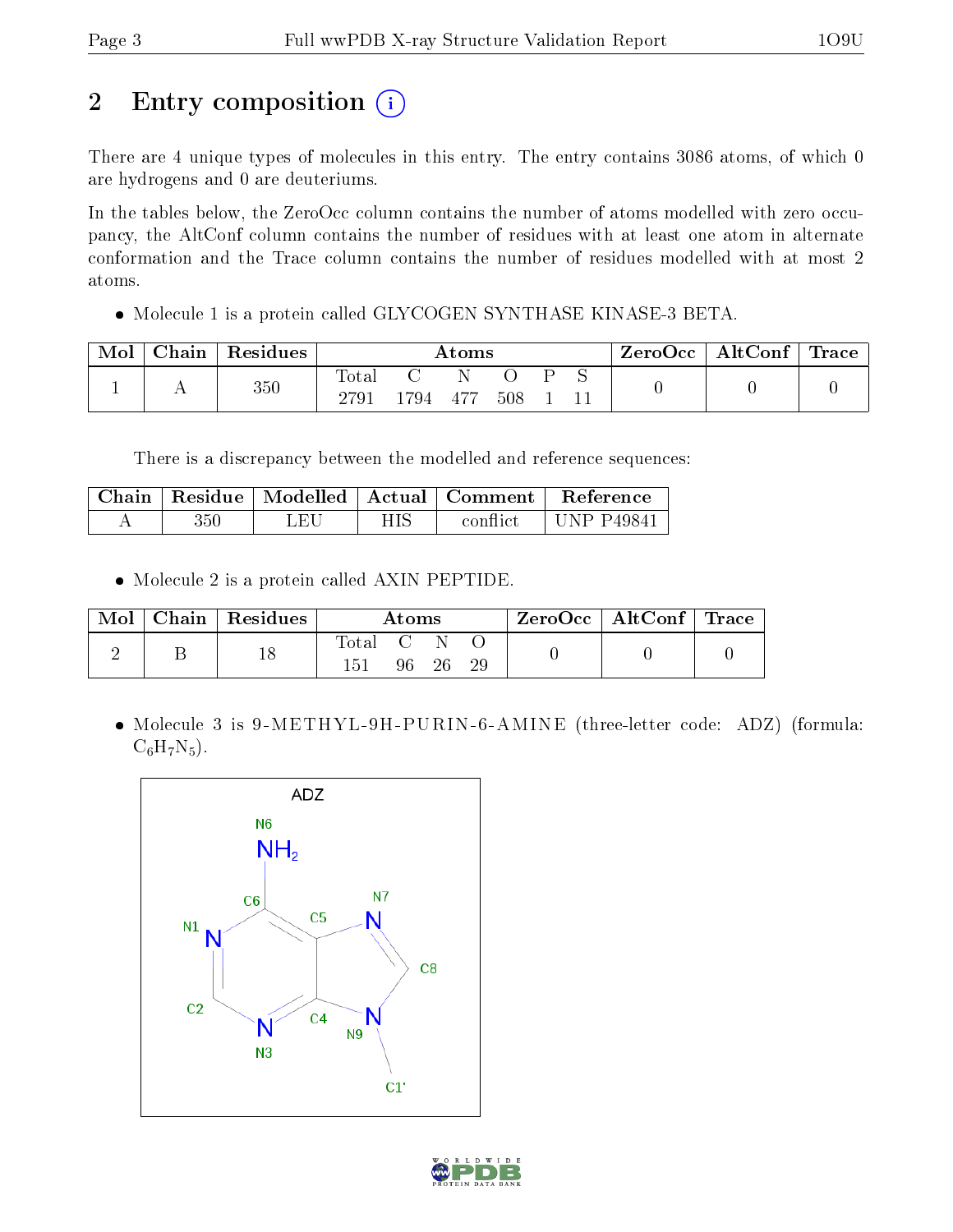|  | $\text{Mol}$   Chain   Residues | Atoms   |  |  | $\rm ZeroOcc$   $\rm AltConf$ |
|--|---------------------------------|---------|--|--|-------------------------------|
|  |                                 | Total C |  |  |                               |

 $\bullet\,$  Molecule 4 is water.

|  | $Mol$   Chain   Residues | Atoms                | $ZeroOcc \mid AltConf \mid$ |
|--|--------------------------|----------------------|-----------------------------|
|  | 126                      | Total<br>126.<br>126 |                             |
|  |                          | Total O              |                             |

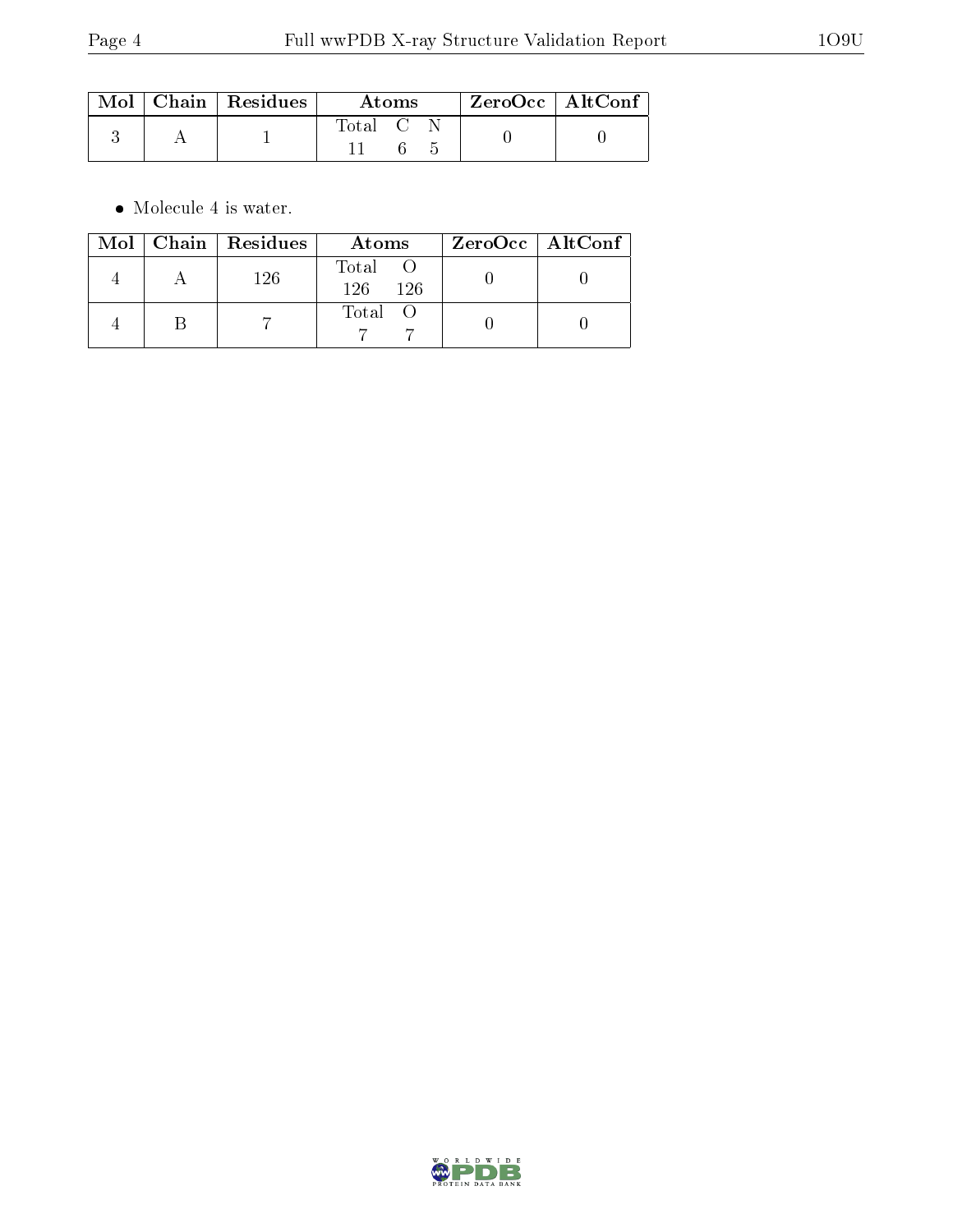## 3 Residue-property plots  $(i)$

These plots are drawn for all protein, RNA and DNA chains in the entry. The first graphic for a chain summarises the proportions of the various outlier classes displayed in the second graphic. The second graphic shows the sequence view annotated by issues in geometry and electron density. Residues are color-coded according to the number of geometric quality criteria for which they contain at least one outlier: green  $= 0$ , yellow  $= 1$ , orange  $= 2$  and red  $= 3$  or more. A red dot above a residue indicates a poor fit to the electron density (RSRZ  $> 2$ ). Stretches of 2 or more consecutive residues without any outlier are shown as a green connector. Residues present in the sample, but not in the model, are shown in grey.

• Molecule 1: GLYCOGEN SYNTHASE KINASE-3 BETA



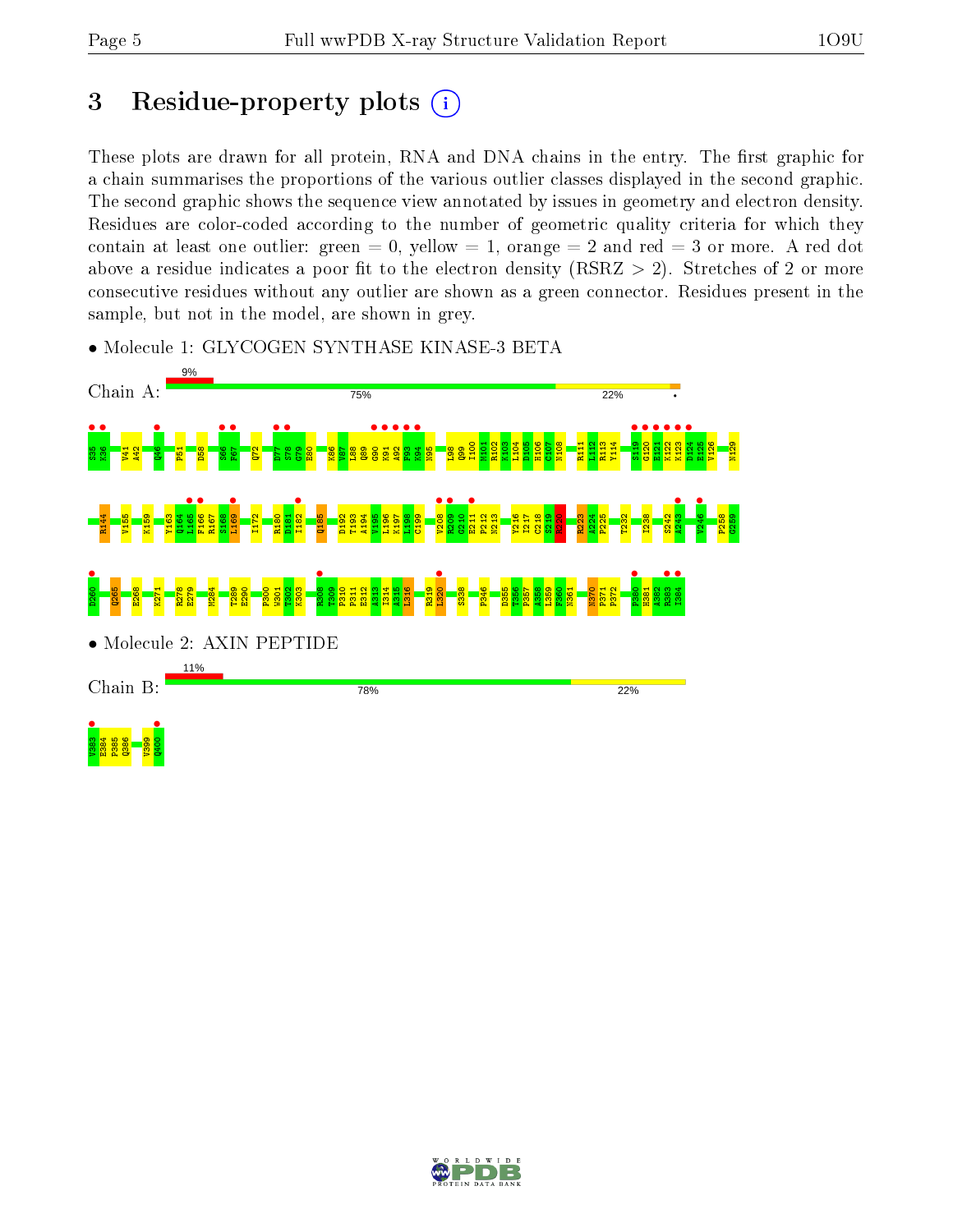## 4 Data and refinement statistics  $(i)$

| Property                                                                | Value                                               | Source                       |
|-------------------------------------------------------------------------|-----------------------------------------------------|------------------------------|
| Space group                                                             | P 61 2 2                                            | Depositor                    |
| Cell constants                                                          | 81.95Å 282.44Å<br>$81.95\text{\AA}$                 | Depositor                    |
| a, b, c, $\alpha$ , $\beta$ , $\gamma$                                  | $90.00^{\circ}$ $120.00^{\circ}$<br>$90.00^{\circ}$ |                              |
| Resolution $(A)$                                                        | 23.31<br>2.40<br>$\frac{1}{2}$                      | Depositor                    |
|                                                                         | 30.05<br>$-2.40$                                    | <b>EDS</b>                   |
| % Data completeness                                                     | $98.6(23.31-2.40)$                                  | Depositor                    |
| (in resolution range)                                                   | $98.6(30.05-2.40)$                                  | <b>EDS</b>                   |
| $R_{merge}$                                                             | (Not available)                                     | Depositor                    |
| $\mathrm{R}_{sym}$                                                      | 0.08                                                | Depositor                    |
| $\langle I/\sigma(I) \rangle^{-1}$                                      | $2.55$ (at $2.39\text{\AA})$                        | Xtriage                      |
| Refinement program                                                      | $CNS$ 1.1                                           | Depositor                    |
| $R, R_{free}$                                                           | 0.233<br>0.260                                      | Depositor                    |
|                                                                         | (Not available)<br>0.228                            | DCC                          |
| $R_{free}$ test set                                                     | No test flags present.                              | wwPDB-VP                     |
| Wilson B-factor $(A^2)$                                                 | 46.0                                                | Xtriage                      |
| Anisotropy                                                              | 0.342                                               | Xtriage                      |
| Bulk solvent $k_{sol}(\mathrm{e}/\mathrm{A}^3),\,B_{sol}(\mathrm{A}^2)$ | $0.36$ , $55.5$                                     | <b>EDS</b>                   |
| L-test for twinning <sup>2</sup>                                        | $< L >$ = 0.50, $< L2$ = 0.33                       | Xtriage                      |
| Estimated twinning fraction                                             | No twinning to report.                              | $\overline{\text{X}}$ triage |
| $F_o, F_c$ correlation                                                  | 0.93                                                | <b>EDS</b>                   |
| Total number of atoms                                                   | 3086                                                | wwPDB-VP                     |
| Average B, all atoms $(A^2)$                                            | 54.0                                                | wwPDB-VP                     |

Xtriage's analysis on translational NCS is as follows: The largest off-origin peak in the Patterson function is  $3.45\%$  of the height of the origin peak. No significant pseudotranslation is detected.

<sup>&</sup>lt;sup>2</sup>Theoretical values of  $\langle |L| \rangle$ ,  $\langle L^2 \rangle$  for acentric reflections are 0.5, 0.333 respectively for untwinned datasets, and 0.375, 0.2 for perfectly twinned datasets.



<span id="page-5-1"></span><span id="page-5-0"></span><sup>1</sup> Intensities estimated from amplitudes.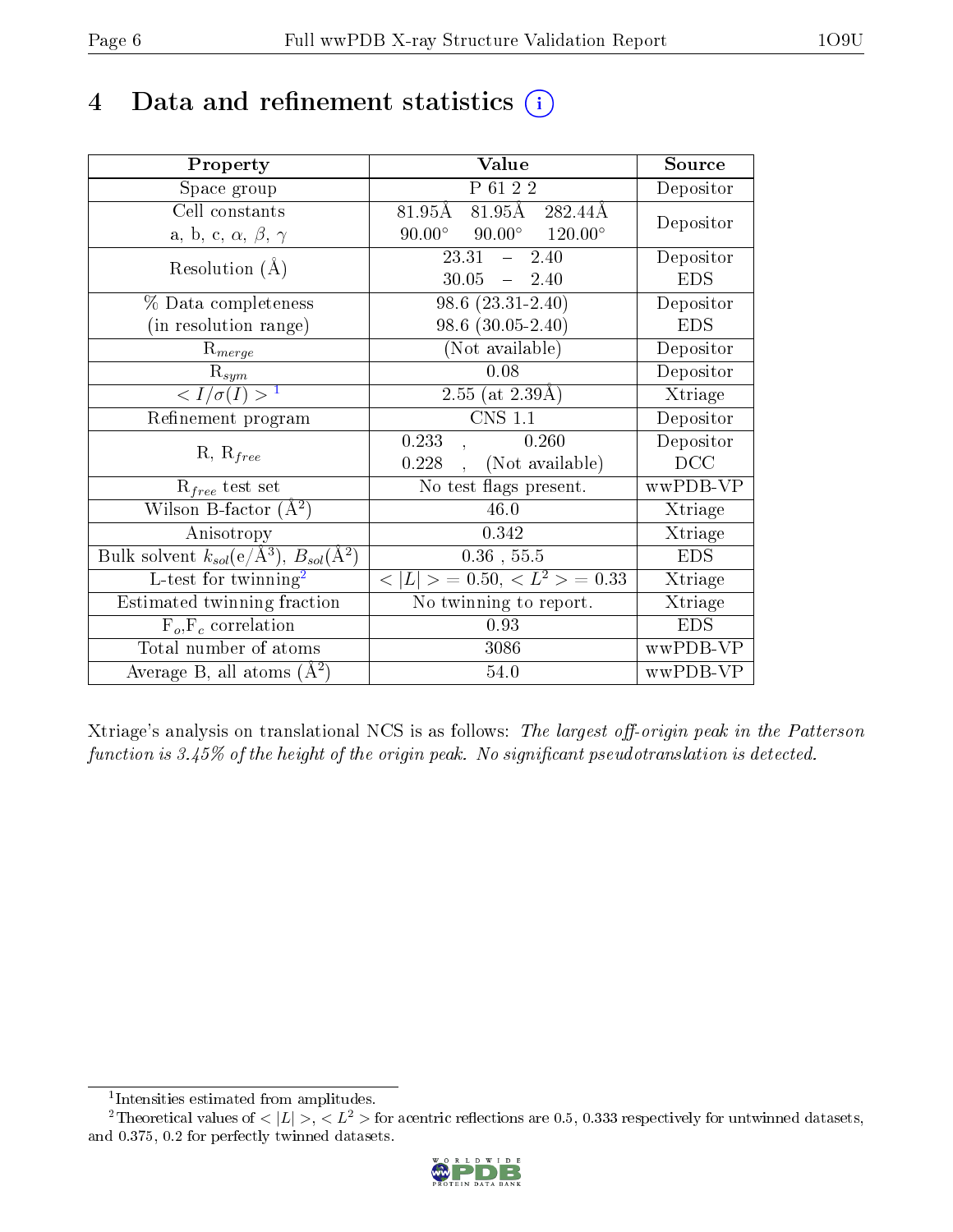## 5 Model quality  $(i)$

## 5.1 Standard geometry  $(i)$

Bond lengths and bond angles in the following residue types are not validated in this section: ADZ, PTR

The Z score for a bond length (or angle) is the number of standard deviations the observed value is removed from the expected value. A bond length (or angle) with  $|Z| > 5$  is considered an outlier worth inspection. RMSZ is the root-mean-square of all Z scores of the bond lengths (or angles).

| Mol           | Chain |      | <b>Bond lengths</b> | Bond angles |             |  |
|---------------|-------|------|---------------------|-------------|-------------|--|
|               |       | RMSZ | $\# Z  > 5$         | RMSZ        | $\# Z  > 5$ |  |
|               |       | 0.38 | 0/2844              | 0.56        | 0/3868      |  |
| $\mathcal{D}$ | R     | 0.38 | 0/153               | 0.46        | 0/204       |  |
| AH            | Аll   | 0.38 | /2997               | 0.55        | 4072        |  |

There are no bond length outliers.

There are no bond angle outliers.

There are no chirality outliers.

There are no planarity outliers.

## $5.2$  Too-close contacts  $(i)$

In the following table, the Non-H and H(model) columns list the number of non-hydrogen atoms and hydrogen atoms in the chain respectively. The H(added) column lists the number of hydrogen atoms added and optimized by MolProbity. The Clashes column lists the number of clashes within the asymmetric unit, whereas Symm-Clashes lists symmetry related clashes.

|  |      |      |    | Mol   Chain   Non-H   H(model)   H(added)   Clashes   Symm-Clashes |
|--|------|------|----|--------------------------------------------------------------------|
|  | 2791 | 2813 |    |                                                                    |
|  | 151  | 149  |    |                                                                    |
|  |      |      |    |                                                                    |
|  | 126  |      |    |                                                                    |
|  |      |      |    |                                                                    |
|  | 3086 | 2969 | 75 |                                                                    |

The all-atom clashscore is defined as the number of clashes found per 1000 atoms (including hydrogen atoms). The all-atom clashscore for this structure is 13.

All (75) close contacts within the same asymmetric unit are listed below, sorted by their clash magnitude.

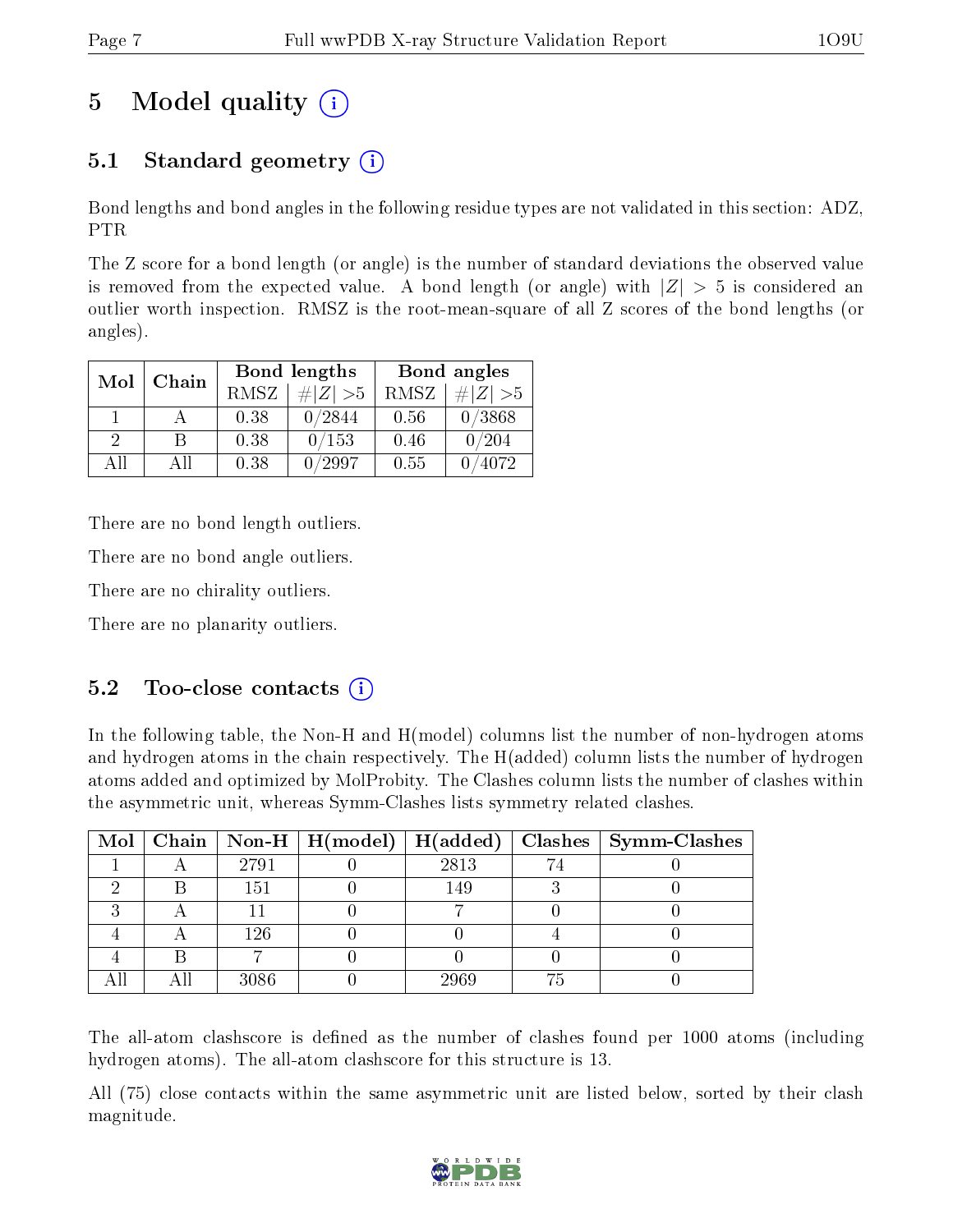| Atom-1                       | Atom-2                               | Interatomic    | Clash         |
|------------------------------|--------------------------------------|----------------|---------------|
|                              |                                      | distance $(A)$ | overlap $(A)$ |
| 1: A: 185: GLN: H            | 1: A: 185: GLN: NE2                  | 1.65           | 0.94          |
| 1:A:185:GLN:H                | 1:A:185:GLN:HE21                     | 1.11           | 0.94          |
| 1:A:144:ARG:NH1              | 1:A:144:ARG:HG3                      | 1.90           | 0.85          |
| 2:B:384:GLU:HB3              | 2:B:385:PRO:HD3                      | 1.62           | 0.81          |
| 1:A:199:CYS:HB2              | 4:A:2056:HOH:O                       | 1.81           | 0.81          |
| 1:A:144:ARG:HH11             | 1:A:144:ARG:HG3                      | 1.43           | 0.79          |
| 1: A:91: LYS: HE2            | 1: A:91: LYS: HA                     | 1.68           | 0.75          |
| 1:A:144:ARG:HH11             | 1:A:144:ARG:CG                       | 2.01           | 0.73          |
| 1: A: 185: GLN:N             | 1:A:185:GLN:HE21                     | 1.88           | 0.70          |
| 1:A:155:VAL:HG12             | 1:A:159:LYS:HE3                      | 1.77           | 0.67          |
| 1:A:208:VAL:HG23             | 1:A:211:GLU:HB3                      | 1.77           | 0.66          |
| 1:A:169:LEU:HD12             | 1: A:172: ILE: HD11                  | 1.77           | 0.66          |
| 1:A:370:ASN:HD22             | 1:A:372:PRO:HD2                      | 1.60           | 0.66          |
| 1: A:80: GLU:CD              | 1: A:113: ARG: HH22                  | 1.98           | 0.66          |
| 1: A:279: GLU:CD             | 1:A:279:GLU:H                        | 1.98           | 0.66          |
| 1:A:144:ARG:NH1              | 4:A:2037:HOH:O                       | 2.10           | 0.65          |
| 1: A:86: LYS: HE2            | 1:A:129:ASN:HD21                     | 1.62           | 0.64          |
| 1:A.89:GLN:HG3               | 1: A:91: LYS:H                       | 1.63           | 0.64          |
| 1:A:220:ARG:O                | 1: A:265: GLN:NE2                    | 2.31           | 0.63          |
| 1:A:319:ARG:HH11             | 1: A:319:ARG:HG3                     | 1.64           | 0.63          |
| 1: A:271: LYS: HD2           | 2:B:399:VAL:HG11                     | 1.81           | 0.63          |
| 1:A:213:ASN:H                | 1: A:232:THR:CG2                     | 2.14           | 0.60          |
| 1: A:300: PRO:HB2            | 1: A:303: LYS: HD3                   | 1.84           | 0.60          |
| 1: A:370:ASN:ND2             | 1:A:372:PRO:HD2                      | 2.16           | 0.60          |
| 1:A:208:VAL:HG23             | 1:A:211:GLU:CB                       | 2.38           | 0.53          |
| 1:A:180:ARG:O                | 1: A:218:CYS:HA                      | 2.08           | 0.53          |
| 1:A:217:ILE:O                | 1:A:218:CYS:HB2                      | 2.09           | 0.52          |
| 1:A:182:ILE:HB               | $1:A:\overline{242:SER:HB3}$         | 1.92           | 0.51          |
| 1:A:213:ASN:O                | 1:A:232:THR:HG23                     | 2.11           | 0.51          |
| 1:A:185:GLN:N                | 1:A:185:GLN:NE2                      | 2.48           | 0.51          |
| $1:A:319:ARG:\overline{NH1}$ | 1: A:319: ARG:HG3                    | 2.25           | 0.51          |
| 1: A:301:TRP:HB3             | $1:A:314:I\overline{\text{LE:HG}23}$ | 1.93           | 0.50          |
| 1: A:91: LYS: HG3            | 1: A:126: VAL:HG21                   | 1.93           | 0.50          |
| 1: A:98:LEU:O                | 1:A:102:ARG:HG3                      | 2.11           | 0.49          |
| 1:A:144:ARG:NH2              | 4:A:2037:HOH:O                       | 2.44           | 0.49          |
| 1: A: 106: HIS: CD2          | 1: A:108: ASN:H                      | 2.31           | 0.49          |
| 1:A:213:ASN:H                | 1:A:232:THR:HG23                     | 1.76           | 0.49          |
| 1:A:258:PRO:O                | 1: A: 268: GLU: HG3                  | 2.14           | 0.48          |
| 1:A:220:ARG:NH1              | 1:A:265:GLN:HG3                      | 2.29           | 0.48          |
| 1:A:371:PRO:HB2              | 1: A:372: PRO:HD3                    | 1.95           | 0.48          |
| 1:A:278:ARG:HG3              | 1: A:289:THR:HG23                    | 1.96           | 0.47          |
| $1:A:346:\overline{PRO:HG3}$ | 1: A: 381: HIS: ND1                  | 2.29           | 0.47          |

Continued on next page...

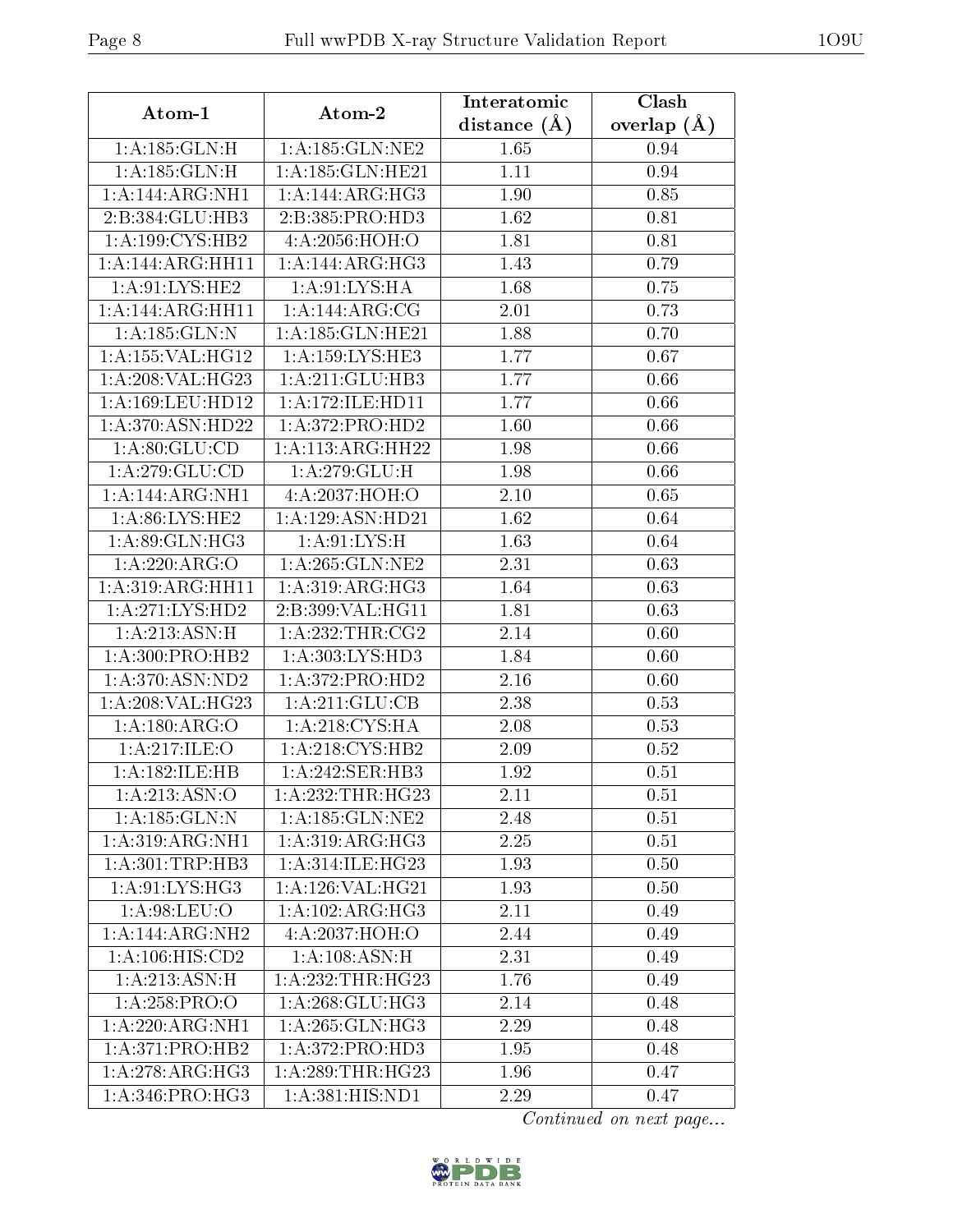| Atom-1              | Atom-2               | Interatomic       | $\overline{\text{Clash}}$ |
|---------------------|----------------------|-------------------|---------------------------|
|                     |                      | distance $(A)$    | overlap $(A)$             |
| 1:A:196:LEU:HD23    | 1: A: 196: LEU: C    | 2.34              | 0.47                      |
| 1: A:346: PRO:HG3   | 1: A:381: HIS: CE1   | 2.49              | 0.47                      |
| 1: A:100: ILE:O     | 1: A: 104: LEU: HG   | 2.14              | 0.47                      |
| 1:A:218:CYS:HB2     | 1:A:223:ARG:HG3      | 1.96              | 0.47                      |
| 1:A:225:PRO:HB2     | 1: A:284:MET:SD      | 2.55              | 0.47                      |
| 1: A:166: PHE:HZ    | 1:A:320:LEU:HD21     | 1.80              | 0.47                      |
| 1:A:106:HIS:HD2     | 1: A:108: ASN:H      | 1.62              | 0.46                      |
| 1:A:212:PRO:HA      | 1: A: 232: THR: HG22 | 1.98              | 0.46                      |
| 1: A:95: ASN:O      | 1:A:99:GLN:HG2       | $\overline{2.16}$ | 0.45                      |
| 1: A:90: GLY: C     | 1:A:92:ALA:H         | 2.20              | 0.45                      |
| 1:A:357:PRO:O       | 1: A: 359: LEU: HG   | 2.16              | 0.45                      |
| 1:A:182:ILE:HB      | 1:A:242:SER:CB       | 2.47              | 0.44                      |
| 1:A:42:ALA:HB1      | 1: A:114:TYR:HB3     | 1.98              | 0.44                      |
| 1:A:213:ASN:H       | 1: A: 232: THR: HG22 | 1.82              | 0.44                      |
| 1: A:90: GLY:O      | 1: A:91: LYS: HB2    | 2.16              | 0.44                      |
| 1:A:316:LEU:HD22    | 1:A:320:LEU:HD22     | 2.00              | 0.44                      |
| 1:A:180:ARG:HG2     | 1: A:238: ILE: HD11  | 2.00              | 0.43                      |
| 1:A:167:ARG:HH22    | 1: A:361: ASN: CG    | 2.21              | 0.43                      |
| 1: A: 193: THR: O   | 1:A:194:ALA:HB3      | 2.18              | 0.43                      |
| 1:A:220:ARG:N       | 1:A:223:ARG:HH21     | 2.17              | 0.43                      |
| 1:A:271:LYS:HD2     | 2:B:399:VAL:CG1      | 2.49              | 0.43                      |
| 1: A: 163: TYR: CE2 | 1: A: 359: LEU: HB3  | 2.53              | 0.43                      |
| 1:A:312:GLU:OE1     | 1: A: 338: SER: HB2  | 2.19              | 0.43                      |
| 1: A:91: LYS: HA    | 1: A:91: LYS:CE      | 2.44              | 0.42                      |
| 1:A:155:VAL:HG23    | 4:A:2045:HOH:O       | 2.20              | 0.42                      |
| 1: A:310: PRO:HA    | 1: A:311: PRO:HD3    | 1.94              | 0.42                      |
| 1:A:41:VAL:HG12     | 1:A:51:PRO:HB3       | 2.02              | 0.42                      |
| 1:A:111:ARG:HH21    | 1:A:113:ARG:NE       | 2.17              | 0.42                      |
| 1: A:289:THR:HG22   | 1: A:290: GLU:OE2    | 2.19              | 0.42                      |
| 1:A:196:LEU:HD23    | 1:A:197:LYS:N        | 2.35              | 0.41                      |
| 1:A:169:LEU:HD12    | 1:A:169:LEU:HA       | 1.92              | 0.40                      |
| 1:A:88:LEU:HD23     | 1: A:89: GLN:N       | 2.36              | 0.40                      |
| 1: A:216:PTR:O1P    | 1:A:220:ARG:NH2      | 2.54              | 0.40                      |

Continued from previous page...

There are no symmetry-related clashes.

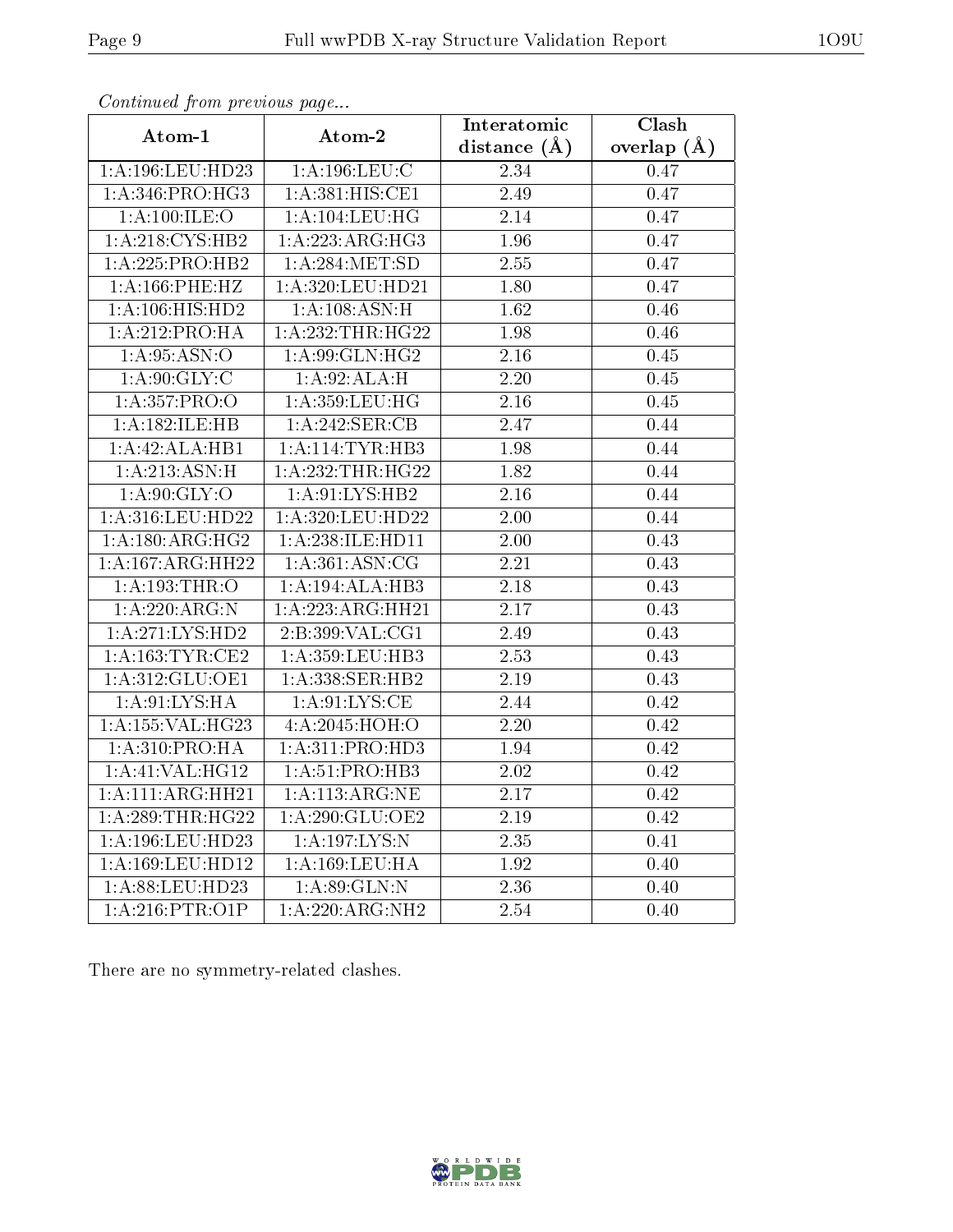## 5.3 Torsion angles (i)

#### 5.3.1 Protein backbone  $(i)$

In the following table, the Percentiles column shows the percent Ramachandran outliers of the chain as a percentile score with respect to all X-ray entries followed by that with respect to entries of similar resolution.

The Analysed column shows the number of residues for which the backbone conformation was analysed, and the total number of residues.

| Mol | Chain | Analysed         | Favoured     | Allowed   | $\vert$ Outliers | Percentiles     |                     |
|-----|-------|------------------|--------------|-----------|------------------|-----------------|---------------------|
|     |       | $347/350(99\%)$  | $ 317(91\%)$ | $26(8\%)$ | $4(1\%)$         | 13 <sup>1</sup> | 19                  |
|     |       | $16/18$ (89\%)   | $15(94\%)$   | $1(6\%)$  |                  | 100             | $\vert$ 100 $\vert$ |
| All | All   | $363/368$ (99\%) | $332(92\%)$  | 27(7%)    | $4(1\%)$         | 14              | 20                  |

All (4) Ramachandran outliers are listed below:

| Mol | Chain | Res | Type        |
|-----|-------|-----|-------------|
|     |       | 220 | ${\rm ARG}$ |
|     |       | 123 | LYS         |
|     |       | 122 | LYS         |
|     |       | 120 | GIN         |

#### 5.3.2 Protein sidechains  $(i)$

In the following table, the Percentiles column shows the percent sidechain outliers of the chain as a percentile score with respect to all X-ray entries followed by that with respect to entries of similar resolution.

The Analysed column shows the number of residues for which the sidechain conformation was analysed, and the total number of residues.

| Mol | Chain | Analysed          | <b>Outliers</b><br>Rotameric |           | Percentiles |  |  |
|-----|-------|-------------------|------------------------------|-----------|-------------|--|--|
|     |       | $307/307(100\%)$  | 294 $(96\%)$                 | 13 $(4%)$ | 47<br>30    |  |  |
| 2   |       | $16/16$ (100\%)   | $15(94\%)$                   | $1(6\%)$  | 18<br>28    |  |  |
| All | All   | $323/323$ (100\%) | 309 $(96\%)$                 | 14 (4\%)  | 29<br>46    |  |  |

All (14) residues with a non-rotameric sidechain are listed below:

| Mol | Chain | Res | ype   |
|-----|-------|-----|-------|
|     |       |     |       |
|     |       |     | $-11$ |

Continued on next page...

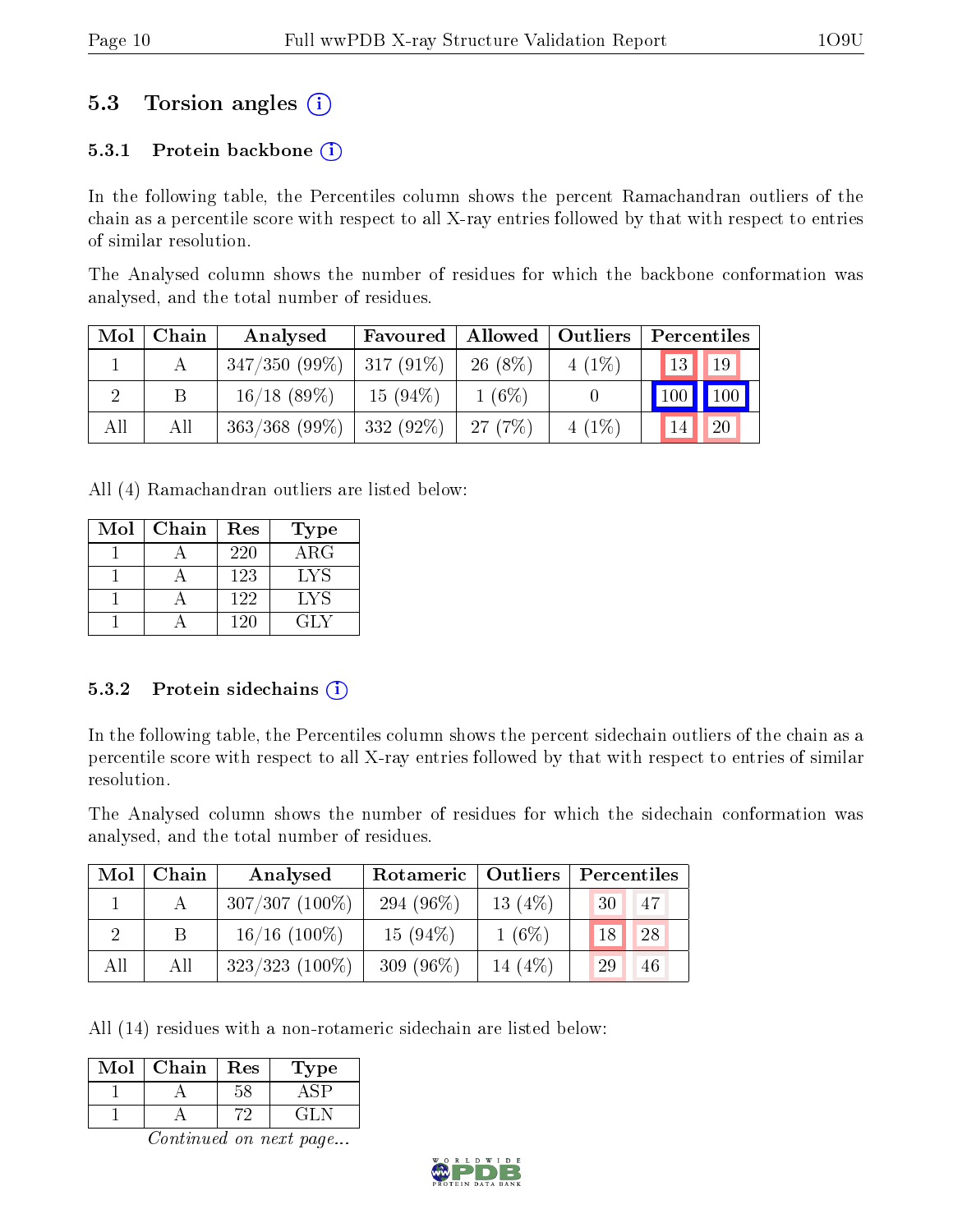| Mol            | Chain            | Res | Type                     |
|----------------|------------------|-----|--------------------------|
| $\mathbf{1}$   | A                | 144 | $\rm{ARG}$               |
| $\mathbf{1}$   | А                | 169 | LEU                      |
| 1              | А                | 185 | <b>GLN</b>               |
| $\mathbf 1$    | $\boldsymbol{A}$ | 192 | <b>ASP</b>               |
| 1              | А                | 220 | $\rm{ARG}$               |
| 1              | $\overline{A}$   | 223 | ARG                      |
| $\mathbf 1$    | A                | 265 | <b>GLN</b>               |
| $\overline{1}$ | А                | 316 | LEU                      |
| 1              | A                | 320 | LEU                      |
| $\mathbf{1}$   | A                | 355 | $\overline{\rm A}\rm SP$ |
| $\mathbf{1}$   | А                | 370 | <b>ASN</b>               |
| $\overline{2}$ |                  | 386 | <b>GLN</b>               |

Continued from previous page...

Some sidechains can be flipped to improve hydrogen bonding and reduce clashes. All (6) such sidechains are listed below:

| Mol | Chain | Res | <b>Type</b> |
|-----|-------|-----|-------------|
|     |       | 72  | <b>GLN</b>  |
|     |       | 106 | <b>HIS</b>  |
|     |       | 129 | <b>ASN</b>  |
|     |       | 151 | <b>GLN</b>  |
|     |       | 185 | <b>GLN</b>  |
|     |       | 370 | <b>ASN</b>  |

#### 5.3.3 RNA $(i)$

There are no RNA molecules in this entry.

## 5.4 Non-standard residues in protein, DNA, RNA chains (i)

1 non-standard protein/DNA/RNA residue is modelled in this entry.

In the following table, the Counts columns list the number of bonds (or angles) for which Mogul statistics could be retrieved, the number of bonds (or angles) that are observed in the model and the number of bonds (or angles) that are defined in the Chemical Component Dictionary. The Link column lists molecule types, if any, to which the group is linked. The Z score for a bond length (or angle) is the number of standard deviations the observed value is removed from the expected value. A bond length (or angle) with  $|Z| > 2$  is considered an outlier worth inspection. RMSZ is the root-mean-square of all Z scores of the bond lengths (or angles).

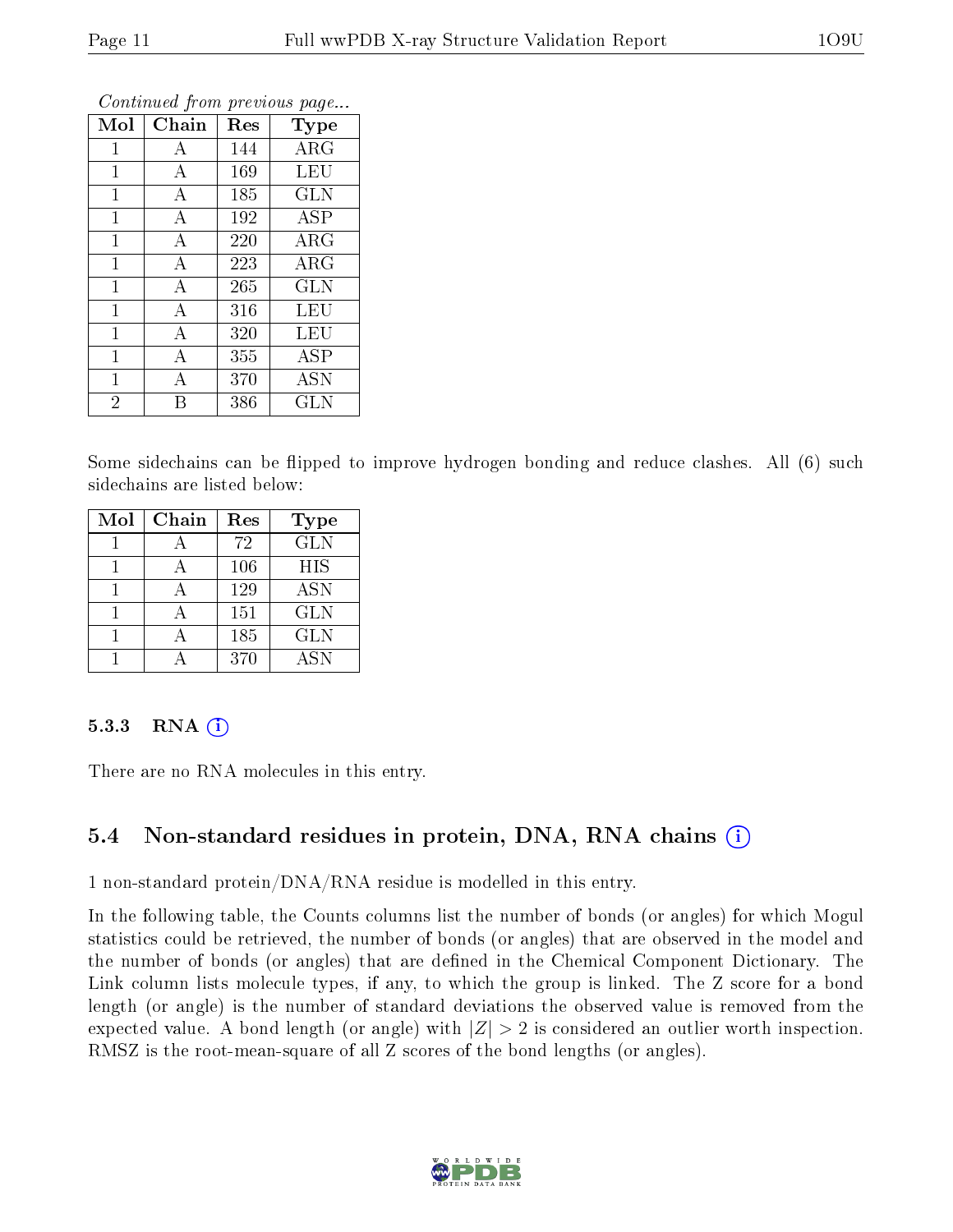|     | Mol   Type   Chain   Res |     | $\mid$ Link |            | Bond lengths |                      | Bond angles |                                                                   |
|-----|--------------------------|-----|-------------|------------|--------------|----------------------|-------------|-------------------------------------------------------------------|
|     |                          |     |             |            |              |                      |             | Counts   RMSZ $\mid \#  Z  > 2$   Counts   RMSZ $\mid \#  Z  > 2$ |
| PTR |                          | 216 |             | 15, 16, 17 | 1.32         | $2(13\%)$   19,22,24 | 0.81        |                                                                   |

In the following table, the Chirals column lists the number of chiral outliers, the number of chiral centers analysed, the number of these observed in the model and the number defined in the Chemical Component Dictionary. Similar counts are reported in the Torsion and Rings columns. '-' means no outliers of that kind were identified.

|       |     |                                  | $\vert$ Mol $\vert$ Type $\vert$ Chain $\vert$ Res $\vert$ Link $\vert$ Chirals $\vert$ Torsions | $\mathbf{Rings}$ |
|-------|-----|----------------------------------|--------------------------------------------------------------------------------------------------|------------------|
| ∣ PTR | 216 | <b><i><u>Participate</u></i></b> | $\mid$ 2/10/11/13 $\mid$ 0/1/1/1 $\mid$                                                          |                  |

All (2) bond length outliers are listed below:

|  |     |                                           | $\vert$ Mol $\vert$ Chain $\vert$ Res $\vert$ Type $\vert$ Atoms $\vert$ Z $\vert$ Observed(A) $\vert$ Ideal(A) |      |
|--|-----|-------------------------------------------|-----------------------------------------------------------------------------------------------------------------|------|
|  | 216 | $\mid$ PTR $\mid$ P-OH $\mid$ 3.63 $\mid$ | 1.64                                                                                                            | 1.59 |
|  | 216 | $\text{PTR}$   OH-CZ   2.10               | 1.45                                                                                                            | 1.40 |

There are no bond angle outliers.

There are no chirality outliers.

All (2) torsion outliers are listed below:

| $\text{Mol}$   Chain   Res   Type |     |      | <b>Atoms</b>        |
|-----------------------------------|-----|------|---------------------|
|                                   | 216 | PTR. | $\mid$ C-CA-CB-CG   |
|                                   |     | PTR. | $N\text{-CA-CB-CG}$ |

There are no ring outliers.

1 monomer is involved in 1 short contact:

|  |       | Mol   Chain   Res   Type   Clashes   Symm-Clashes |
|--|-------|---------------------------------------------------|
|  | ⊑PTR. |                                                   |

### 5.5 Carbohydrates (i)

There are no carbohydrates in this entry.

## 5.6 Ligand geometry (i)

1 ligand is modelled in this entry.

In the following table, the Counts columns list the number of bonds (or angles) for which Mogul

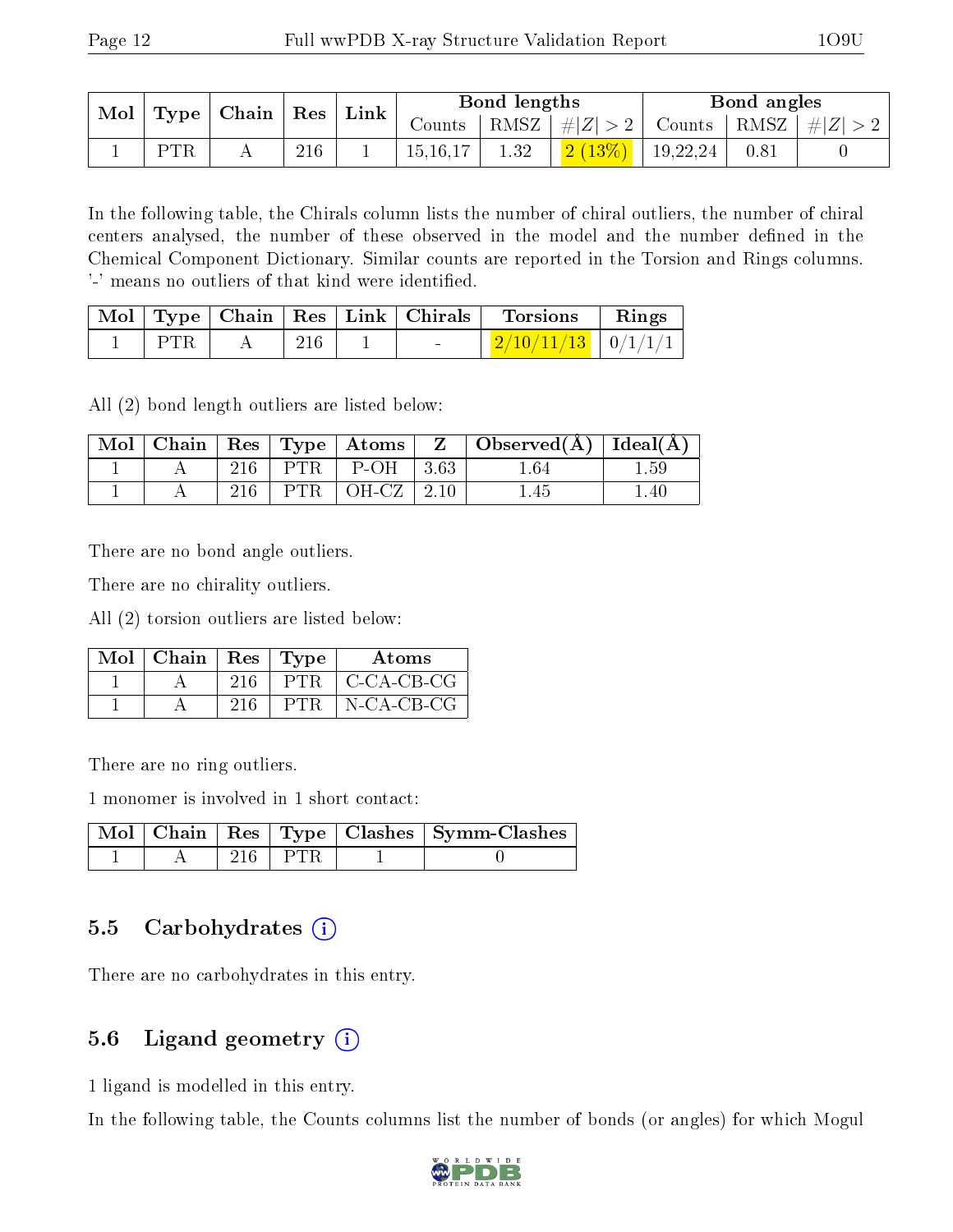statistics could be retrieved, the number of bonds (or angles) that are observed in the model and the number of bonds (or angles) that are defined in the Chemical Component Dictionary. The Link column lists molecule types, if any, to which the group is linked. The Z score for a bond length (or angle) is the number of standard deviations the observed value is removed from the expected value. A bond length (or angle) with  $|Z| > 2$  is considered an outlier worth inspection. RMSZ is the root-mean-square of all Z scores of the bond lengths (or angles).

|  | $\blacksquare$ Mol<br>Type |  |      |        |            | Chain | Res       | Link     |                | Bond lengths                                                                 |  |  | Bond angles |  |  |
|--|----------------------------|--|------|--------|------------|-------|-----------|----------|----------------|------------------------------------------------------------------------------|--|--|-------------|--|--|
|  |                            |  |      |        | Counts '   |       |           |          |                | $\mid$ RMSZ $\mid \#  Z  > 2 \mid$ Counts $\mid$ RMSZ $\mid \#  Z  > 2 \mid$ |  |  |             |  |  |
|  |                            |  | 1386 | $\sim$ | 10, 12, 12 | 1.86  | $3(30\%)$ | 18,17,17 | $\boxed{2.62}$ | 3(37%)                                                                       |  |  |             |  |  |

In the following table, the Chirals column lists the number of chiral outliers, the number of chiral centers analysed, the number of these observed in the model and the number defined in the Chemical Component Dictionary. Similar counts are reported in the Torsion and Rings columns. '-' means no outliers of that kind were identified.

|  |      |  | Mol   Type   Chain   Res   Link   Chirals   Torsions   Rings |  |
|--|------|--|--------------------------------------------------------------|--|
|  | 1386 |  |                                                              |  |

All (3) bond length outliers are listed below:

| Mol | Chain |      |     | Res   Type   Atoms |      | $\perp$ Z $\perp$ Observed(A) $\perp$ Ideal(A) |          |
|-----|-------|------|-----|--------------------|------|------------------------------------------------|----------|
|     |       | 1386 |     | $C2-N3$            | 3.80 | $_{1.38}$                                      | 1.32     |
|     |       | 1386 | ADZ | $C4-N3$            | 2.88 | $1.39\,$                                       | 1.35     |
|     |       | 1386 |     | C2-N1              | 2.18 | $1.38\,$                                       | $1.33\,$ |

All (3) bond angle outliers are listed below:

| Mol | Chain |      | Res   Type | Atoms              |      | $\Delta$ Observed $({}^o)$ | Ideal $(°)$ |
|-----|-------|------|------------|--------------------|------|----------------------------|-------------|
|     |       | 1386 | A D Z      | $N3-C2-N1$ -6.65   |      | 118.28                     | 128.68      |
|     |       | 1386 | A D Z      | $C4-C5-N7$   -2.49 |      | 106.80                     | 109.40      |
|     |       | 1386 | A DZ.      | $C2-N1-C6$         | 2.01 | 122.19                     | 118 75      |

There are no chirality outliers.

There are no torsion outliers.

There are no ring outliers.

No monomer is involved in short contacts.

### 5.7 [O](https://www.wwpdb.org/validation/2017/XrayValidationReportHelp#nonstandard_residues_and_ligands)ther polymers  $(i)$

There are no such residues in this entry.

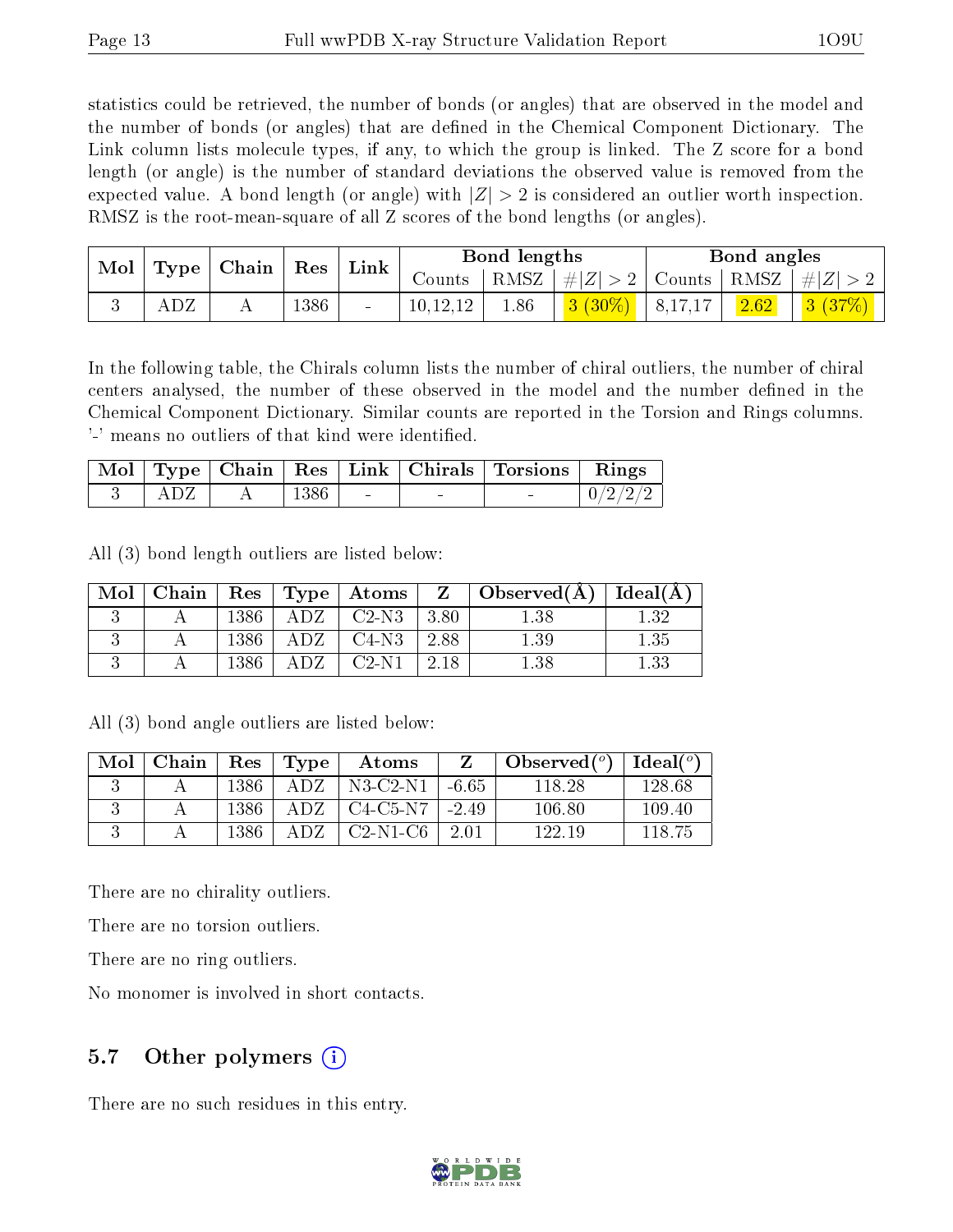## 5.8 Polymer linkage issues (i)

There are no chain breaks in this entry.

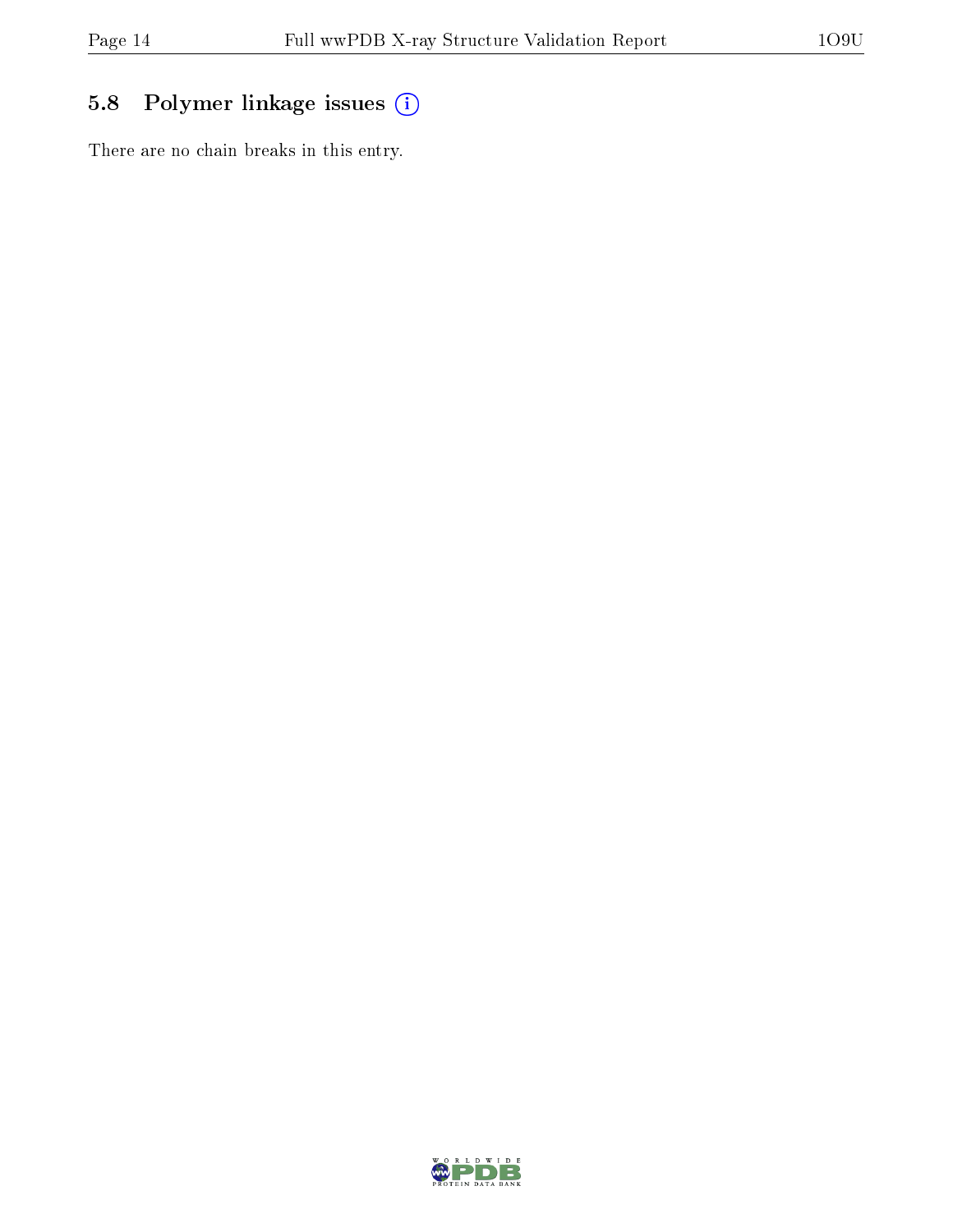## 6 Fit of model and data  $(i)$

## 6.1 Protein, DNA and RNA chains  $(i)$

In the following table, the column labelled  $#RSRZ> 2'$  contains the number (and percentage) of RSRZ outliers, followed by percent RSRZ outliers for the chain as percentile scores relative to all X-ray entries and entries of similar resolution. The OWAB column contains the minimum, median,  $95<sup>th</sup>$  percentile and maximum values of the occupancy-weighted average B-factor per residue. The column labelled ' $Q< 0.9$ ' lists the number of (and percentage) of residues with an average occupancy less than 0.9.

| Mol | Chain | Analysed        | ${ <\hspace{-1.5pt}{\mathrm{RSRZ}} \hspace{-1.5pt}>}$ | $\#\text{RSRZ}{>}2$ |  | $OWAB(A^2)$ | Q <sub>0.9</sub> |  |
|-----|-------|-----------------|-------------------------------------------------------|---------------------|--|-------------|------------------|--|
|     |       | $349/350(99\%)$ | 0.55                                                  | 33 (9%) 8 7         |  |             | 125, 49, 88, 113 |  |
|     |       | $18/18$ (100\%) | 0.28                                                  | $12(11\%)$ 5 4      |  |             | 36, 50, 83, 92   |  |
| All | All   | $367/368$ (99%) | 0.54                                                  | $35(9\%)$ 8 7       |  |             | 25, 50, 88, 113  |  |

All (35) RSRZ outliers are listed below:

| Mol            | Chain              | Res              | Type                    | <b>RSRZ</b>      |
|----------------|--------------------|------------------|-------------------------|------------------|
| $\mathbf{1}$   | $\overline{A}$     | 92               | ALA                     | 7.1              |
| $\overline{2}$ | B                  | 383              | <b>VAL</b>              | 6.8              |
| $\overline{1}$ | $\overline{\rm A}$ | 384              | ILE                     | 6.2              |
| $\overline{1}$ | $\overline{\rm A}$ | 93               | PHE                     | $5.4\,$          |
| $\overline{1}$ | $\overline{\rm A}$ | 120              | $\overline{\text{GLY}}$ | $\overline{5.3}$ |
| $\overline{1}$ | $\overline{\rm A}$ | 308              | $\rm{ARG}$              | $\overline{5.1}$ |
| $\overline{1}$ | $\overline{\rm A}$ | 383              | $\rm{ARG}$              | 4.6              |
| $\overline{1}$ | $\overline{A}$     | 35               | <b>SER</b>              | 4.0              |
| $\overline{1}$ | $\overline{\rm A}$ | 90               | <b>GLY</b>              | 3.9              |
| $\overline{1}$ | $\overline{A}$     | 122              | $\overline{\text{LYS}}$ | $\overline{3.8}$ |
| $\overline{1}$ | $\overline{A}$     | 121              | $\overline{{\rm GLU}}$  | 3.8              |
| $\overline{1}$ | $\overline{\rm A}$ | 169              | $\overline{\text{LEU}}$ | $3.6\,$          |
| $\overline{1}$ | $\overline{\rm A}$ | 66               | <b>SER</b>              | $\overline{3.5}$ |
| $\overline{1}$ | $\overline{\rm A}$ | 46               | $\overline{\text{GLN}}$ | $3.5\,$          |
| $\overline{1}$ | $\overline{\rm A}$ | $\overline{123}$ | $\overline{\text{LYS}}$ | $\overline{3.3}$ |
| $\overline{1}$ | $\overline{\rm A}$ | 243              | $\overline{\rm ALA}$    | $\overline{3.3}$ |
| $\overline{1}$ | $\overline{\rm A}$ | 119              | $\overline{\text{SER}}$ | $\overline{3.3}$ |
| $\overline{1}$ | $\overline{\rm A}$ | 165              | LEU                     | $\overline{3.2}$ |
| $\overline{1}$ | $\overline{\rm A}$ | 124              | <b>ASP</b>              | $\overline{3.2}$ |
| $\mathbf{1}$   | $\overline{\rm A}$ | 211              | GLU                     | 3.2              |
| $\overline{1}$ | $\overline{\rm A}$ | $\overline{94}$  | LYS.                    | $\overline{3.1}$ |
| $\overline{1}$ | $\overline{A}$     | 380              | PRO                     | $3.0\,$          |
| $\overline{2}$ | $\, {\bf B}$       | 400              | <b>GLN</b>              | 2.6              |
| $\overline{1}$ | $\overline{\rm A}$ | 208              | $\overline{\text{VAL}}$ | 2.6              |

Continued on next page...